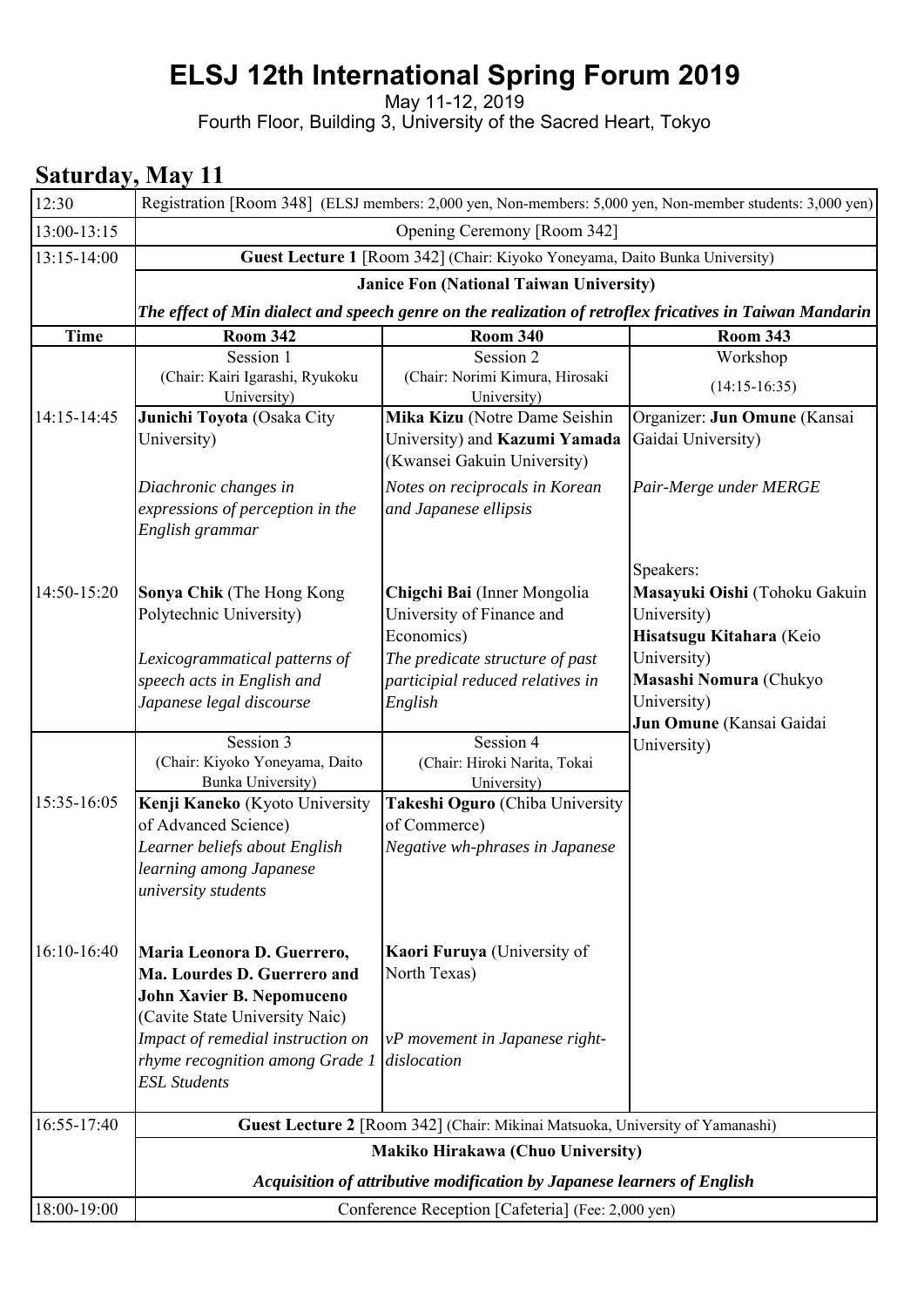## **Sunday, May 12**

| <b>Time</b>   | <b>Room 342</b>                                                                                                      | <b>Room 340</b>                                                                                                                                 |  |  |
|---------------|----------------------------------------------------------------------------------------------------------------------|-------------------------------------------------------------------------------------------------------------------------------------------------|--|--|
|               | Session 5                                                                                                            | Session 6                                                                                                                                       |  |  |
|               | (Chair: Atsuko Nishiyama, Wakayama<br>University)                                                                    | (Chair: Saeko Urushibara, The<br>University of Kitakyushu)                                                                                      |  |  |
| $9:30-10:00$  | Norio Suzuki (Kobe Shinwa<br>Women's University)<br>A case study in monadic<br>concepts: Comparative<br>construction |                                                                                                                                                 |  |  |
| 10:05-10:35   | Akitaka Yamada (Georgetown<br>University)                                                                            | Elizaveta Tarasova (IPU New<br>Zealand)                                                                                                         |  |  |
|               | Comparisons and speech acts in<br>Japanese exclamatives                                                              | Assimilation of words or<br>assimilation of the word-<br>formation pattern? A case study of<br>analytical $N+N$ compounds in<br>Russian         |  |  |
|               | Session 7                                                                                                            | Session 8                                                                                                                                       |  |  |
|               | (Chair: Hiroko Takanashi, Japan<br>Women's University)                                                               | (Chair: Keisuke Sanada, Sapporo<br>Gakuin University)                                                                                           |  |  |
| $10:45-11:15$ | Hideaki Gen'ey (Saitama Gakuen<br>University)                                                                        | Midori Tanimura (Kyoto<br>University of Foreign Studies),<br>Koichiro Nakamoto (Yamanashi<br>University) and Etsuko Yoshida<br>(Mie University) |  |  |
|               | Remarks on root removal and<br>placement verbs                                                                       | How people understand each<br>other in interaction using<br>figurative language: Comparing<br>Japanese and English task-based<br>dialogues      |  |  |
| 11:20-11:50   | Masaki Yasuhara (Ibaraki<br>University)                                                                              | Hideki Tanaka (Yokohama<br>National University)                                                                                                 |  |  |
|               | Two types of anti-causatives in<br>English: A cross-linguistic<br>perspective                                        | On part-whole relations expressed<br>by partitive and $A$ out of $B$<br>constructions                                                           |  |  |
| 11:55-13:05   |                                                                                                                      | <b>Poster Session</b> [Room 343]                                                                                                                |  |  |
| 13:10-13:55   |                                                                                                                      | Guest Lesture 3 [Room 342] (Chair: Tomoko Endo, The University of Tokyo)                                                                        |  |  |
|               |                                                                                                                      | KJ Nabeshima (Kansai University)<br>Metaphor is a speech act: In comparison with what you may call "simile"                                     |  |  |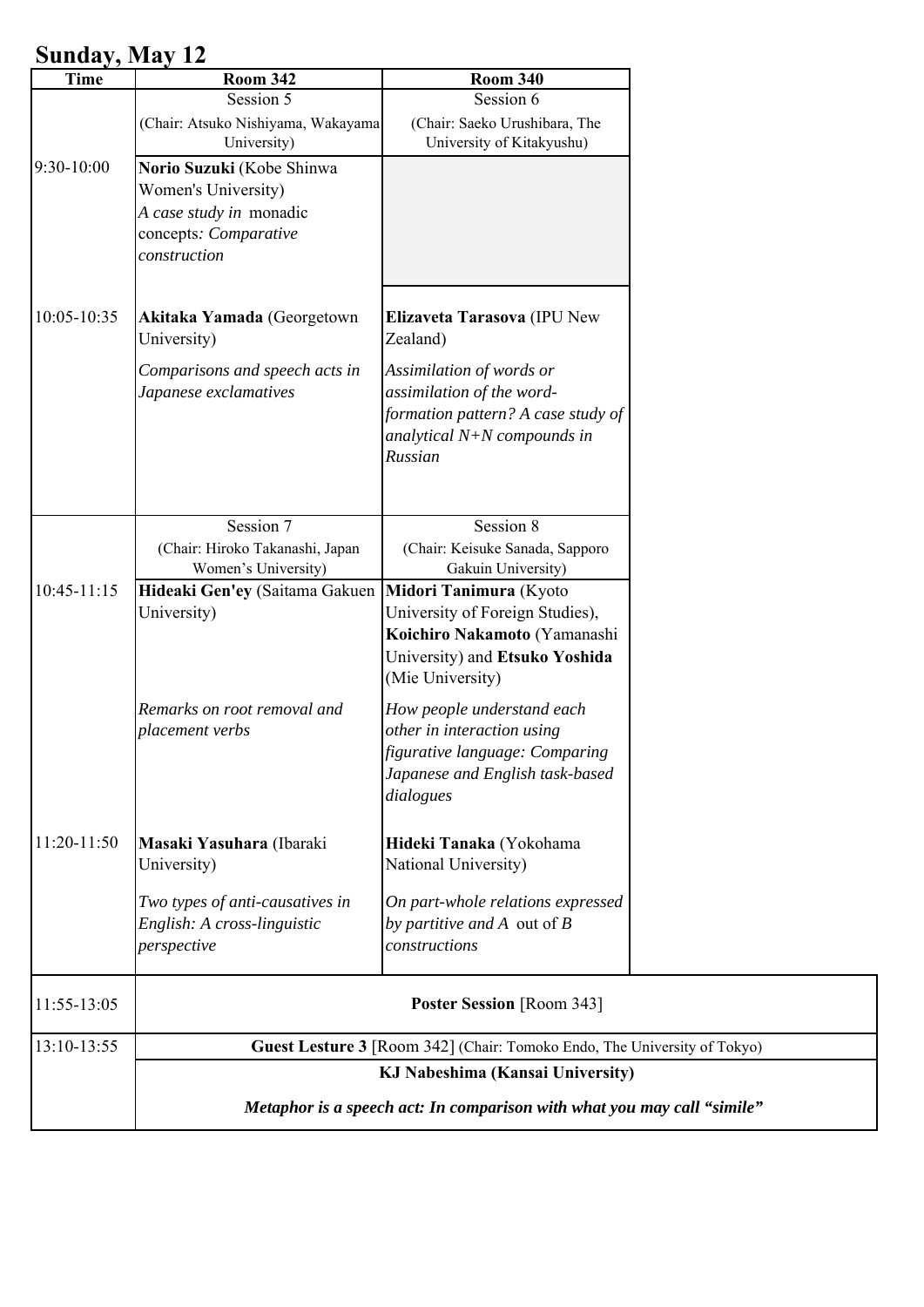| Time        | <b>Room 342</b>                                                    | <b>Room 340</b>                                                           |
|-------------|--------------------------------------------------------------------|---------------------------------------------------------------------------|
|             | Session 9                                                          | Session 10                                                                |
|             | (Chair: Katsuya Fujikawa, University                               | (Chair: Taichi Nakamura, University                                       |
|             | of Toyama)                                                         | of Fukui)                                                                 |
| 14:10-14:40 | Kenta Mizutani (Osaka<br>University)                               | <b>Nobu Goto</b> (Toyo University)                                        |
|             | On the semantics of the Japanese<br>degree morpheme hoo            | When and how does search take<br>place?                                   |
| 14:45-15:15 | Takashi Kayashima (Seinan<br>Gakuin University)                    | Jun Omune (Kansai Gaidai<br>University)                                   |
|             | Syntactic nature and semantic<br>effect of dative case in Japanese | <i>Free rule ordering in there</i><br>Constructions                       |
| 15:30-16:15 |                                                                    | Guest Lesture 4 [Room 342] (Chair: Atsuko Nishiyama, Wakayama University) |
|             |                                                                    | Takeo Kurafuji (Ritsumeikan University)                                   |
|             |                                                                    | Topic in nuclear scope                                                    |

#### **Posters (in alphabetical order)**

- 1. Daojicao and Hideki Maki (Gifu University): *Embedded topicalization in Tibetan*
- 2. Xiao-Yu Jin (Gifu University) and Hideki Maki (Gifu University): *Relative clauses in Buyi*
- 3. Tomoki Kano (University of Tsukuba): *Issues of image-based instruction: Focusing on errors of Japanese EFL learners*
- 4. Daiki Matsumoto (Kyoto University): *Select as MERGE*
- 5. Kazushige Moriyama (Kobe University/JSPS): *Quantificational reading as implicature*
- 6. Tetsuo Nishihara (Miyagi University of Education): *On the role of adjacency in morphophonological changes*
- 7. Neal Snape (Gunma Prefectural Women's University), Makiko Hirakawa (Chuo University), and John Matthews (Chuo University): *Tense/aspect-agreement violations in Japanese L2 English*